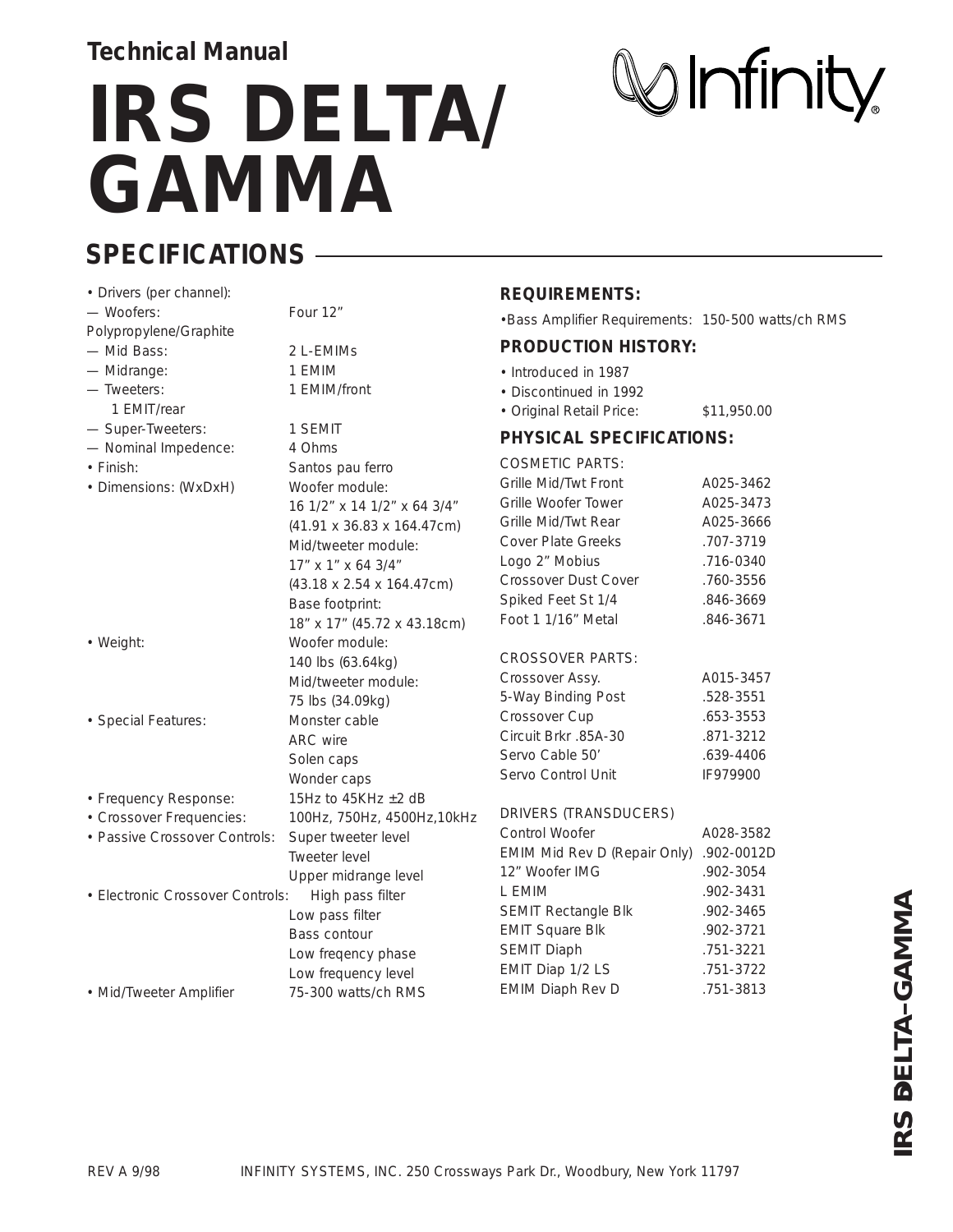## **IRS DELTA/ GAMMA**

 $\mathbb{W}$ Infinity

#### **TECHNICAL SPECIFICATIONS**



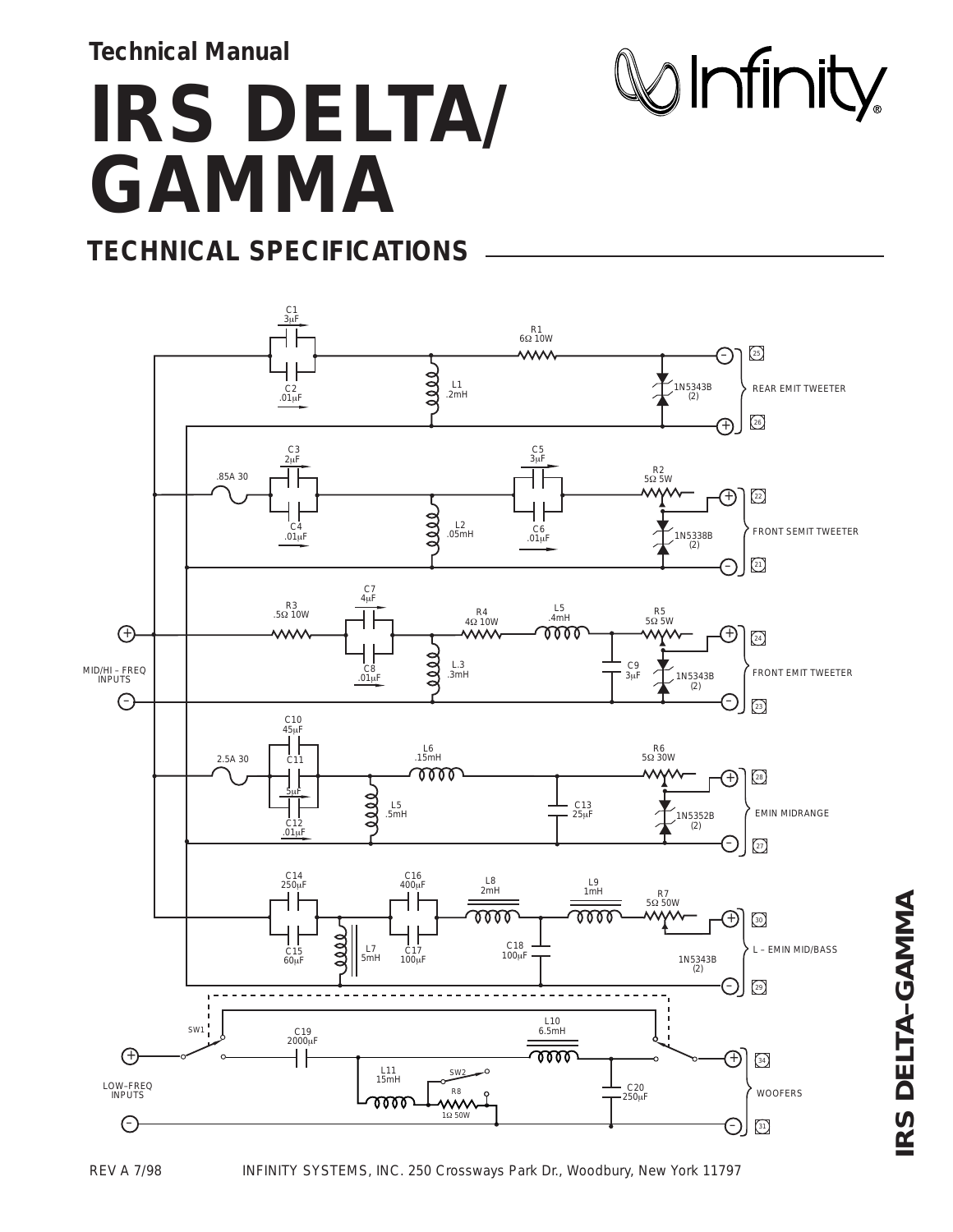**IRS DELTA/ GAMMA TECHNICAL SPECIFICATIONS**

 $\bigotimes$ Infinity